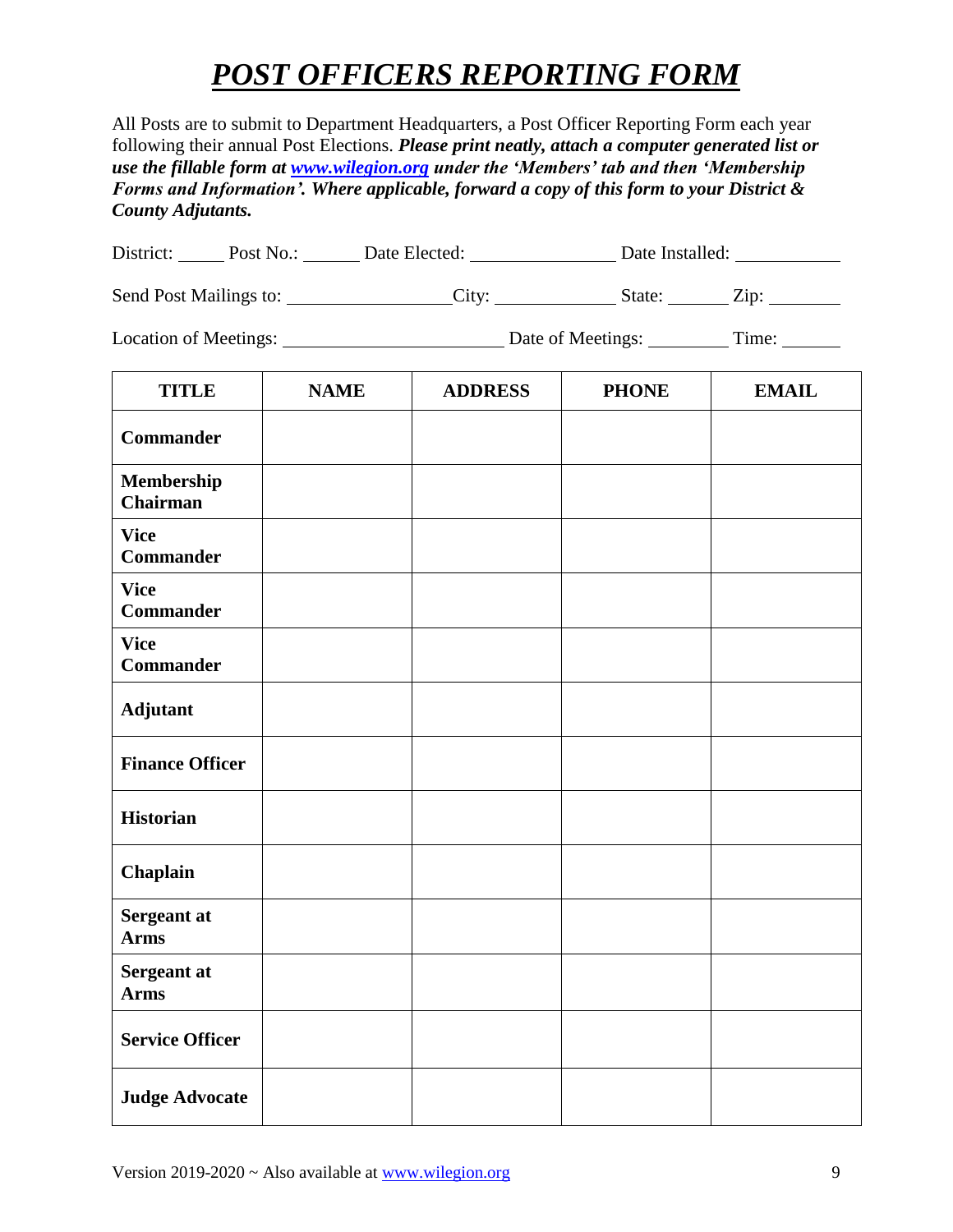### *COUNTY OFFICERS REPORTING FORM*

All County Counsels are to submit to Department Headquarters a County Officer Reporting Form and the Certification of County Officers Form (see next page) each year following their annual County Elections. A copy of this form needs to be forwarded to your District Commander also. *Please print neatly, attach a computer generated list or use the fillable form at [www.wilegion.org](http://www.wilegion.org/) under the 'Members' tab and then 'Membership Forms and Information'. Where applicable, forward a copy of these forms to your District & County Adjutants.*

|  | District: | .'ountv: | Date Elected: | Date Installed: |  |
|--|-----------|----------|---------------|-----------------|--|
|--|-----------|----------|---------------|-----------------|--|

Location of Meetings: Date of Meetings: Time:

| <b>TITLE</b>                    | <b>NAME</b> | <b>ADDRESS</b> | <b>PHONE</b> | <b>EMAIL</b> |
|---------------------------------|-------------|----------------|--------------|--------------|
| <b>Commander</b>                |             |                |              |              |
| Membership<br><b>Chairman</b>   |             |                |              |              |
| <b>Vice</b><br><b>Commander</b> |             |                |              |              |
| <b>Vice</b><br><b>Commander</b> |             |                |              |              |
| <b>Vice</b><br><b>Commander</b> |             |                |              |              |
| Adjutant                        |             |                |              |              |
| <b>Finance Officer</b>          |             |                |              |              |
| <b>Historian</b>                |             |                |              |              |
| Chaplain                        |             |                |              |              |
| Sergeant at<br><b>Arms</b>      |             |                |              |              |
| Sergeant at<br><b>Arms</b>      |             |                |              |              |
| <b>Service Officer</b>          |             |                |              |              |
| <b>Judge Advocate</b>           |             |                |              |              |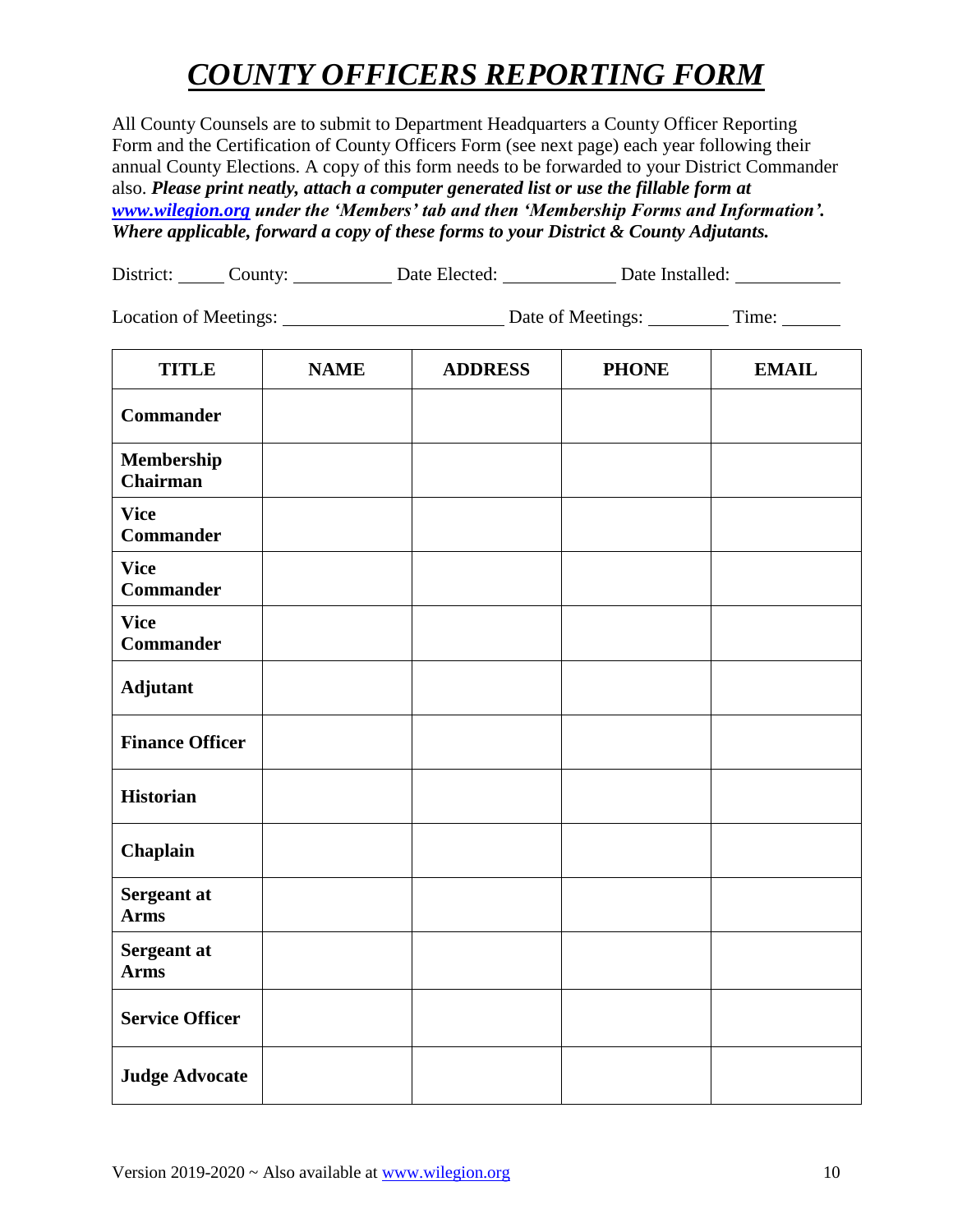# *CERTIFICATION OF COUNTY OFFICERS FORM*

Date:

Pursuant to the Department Constitution, I have examined the service record of each of the following officers who have been duly elected to serve County.

| <b>TITLE</b>                    | <b>NAME</b> | <b>DATE OF</b><br><b>ENLISTMENT</b> | <b>DATE OF</b><br><b>DISCHARGE</b> | RANK &<br><b>ORGANIZATION</b> | <b>SERIAL</b><br><b>NUMBER</b> |
|---------------------------------|-------------|-------------------------------------|------------------------------------|-------------------------------|--------------------------------|
| <b>Commander</b>                |             |                                     |                                    |                               |                                |
| Membership<br>Chairman          |             |                                     |                                    |                               |                                |
| <b>Vice</b><br><b>Commander</b> |             |                                     |                                    |                               |                                |
| <b>Vice</b><br><b>Commander</b> |             |                                     |                                    |                               |                                |
| <b>Vice</b><br><b>Commander</b> |             |                                     |                                    |                               |                                |
| Adjutant                        |             |                                     |                                    |                               |                                |
| <b>Finance Officer</b>          |             |                                     |                                    |                               |                                |
| <b>Historian</b>                |             |                                     |                                    |                               |                                |
| Chaplain                        |             |                                     |                                    |                               |                                |
| Sergeant at<br><b>Arms</b>      |             |                                     |                                    |                               |                                |
| Sergeant at<br><b>Arms</b>      |             |                                     |                                    |                               |                                |
| <b>Service Officer</b>          |             |                                     |                                    |                               |                                |
| Judge<br><b>Advocate</b>        |             |                                     |                                    |                               |                                |

I hereby certify that each of the above officials are eligible for membership in The American Legion and that their current year membership dues have been paid, and they have the consequent right to serve in an Official capacity.

County Adjutant Signature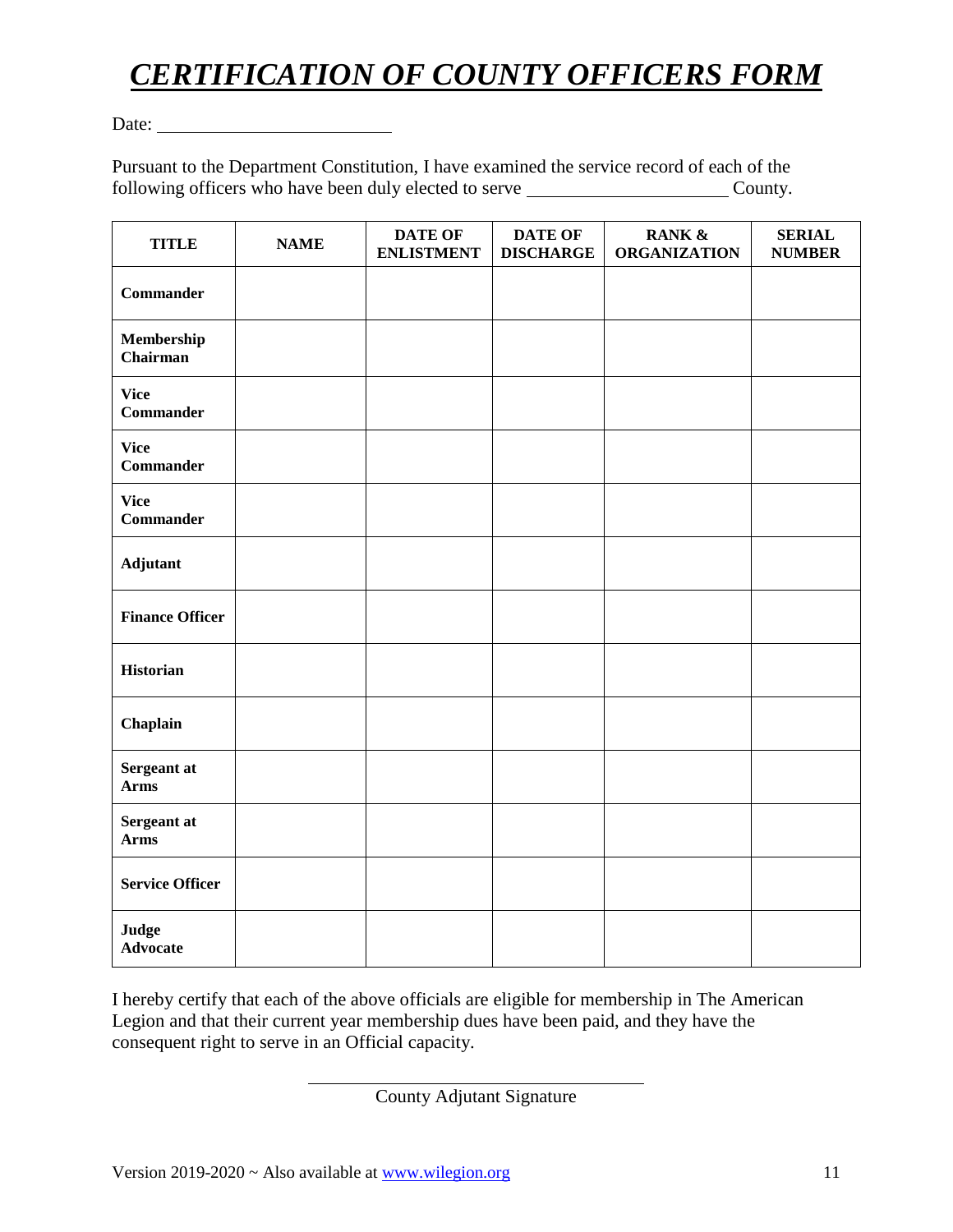## *DISTRICT OFFICERS REPORTING FORM*

All Districts are to submit to Department Headquarters a District Officer Reporting Form, the Certification of District Officials Form (see next page) and the District Committee Chairman Form (page following Certification Form) following their District Elections. *Please print neatly, attach a computer generated list or use the fillable form at [www.wilegion.org](http://www.wilegion.org/) under the 'Members' tab and then 'Membership Forms and Information'. Where applicable, forward a copy of these forms to your District & County Adjutants.*

| District: | Date Elected: | Date Installed: |  |
|-----------|---------------|-----------------|--|
|           |               |                 |  |

Location of Meetings: Date of Meetings: Time:

| <b>TITLE</b>                    | <b>NAME</b> | <b>ADDRESS</b> | <b>PHONE</b> | <b>EMAIL</b> |
|---------------------------------|-------------|----------------|--------------|--------------|
| <b>Commander</b>                |             |                |              |              |
| Membership<br><b>Chairman</b>   |             |                |              |              |
| <b>Vice</b><br><b>Commander</b> |             |                |              |              |
| <b>Vice</b><br><b>Commander</b> |             |                |              |              |
| <b>Vice</b><br><b>Commander</b> |             |                |              |              |
| Adjutant                        |             |                |              |              |
| <b>Finance Officer</b>          |             |                |              |              |
| <b>Historian</b>                |             |                |              |              |
| Chaplain                        |             |                |              |              |
| Sergeant at<br><b>Arms</b>      |             |                |              |              |
| Sergeant at<br><b>Arms</b>      |             |                |              |              |
| <b>Service Officer</b>          |             |                |              |              |
| <b>Judge Advocate</b>           |             |                |              |              |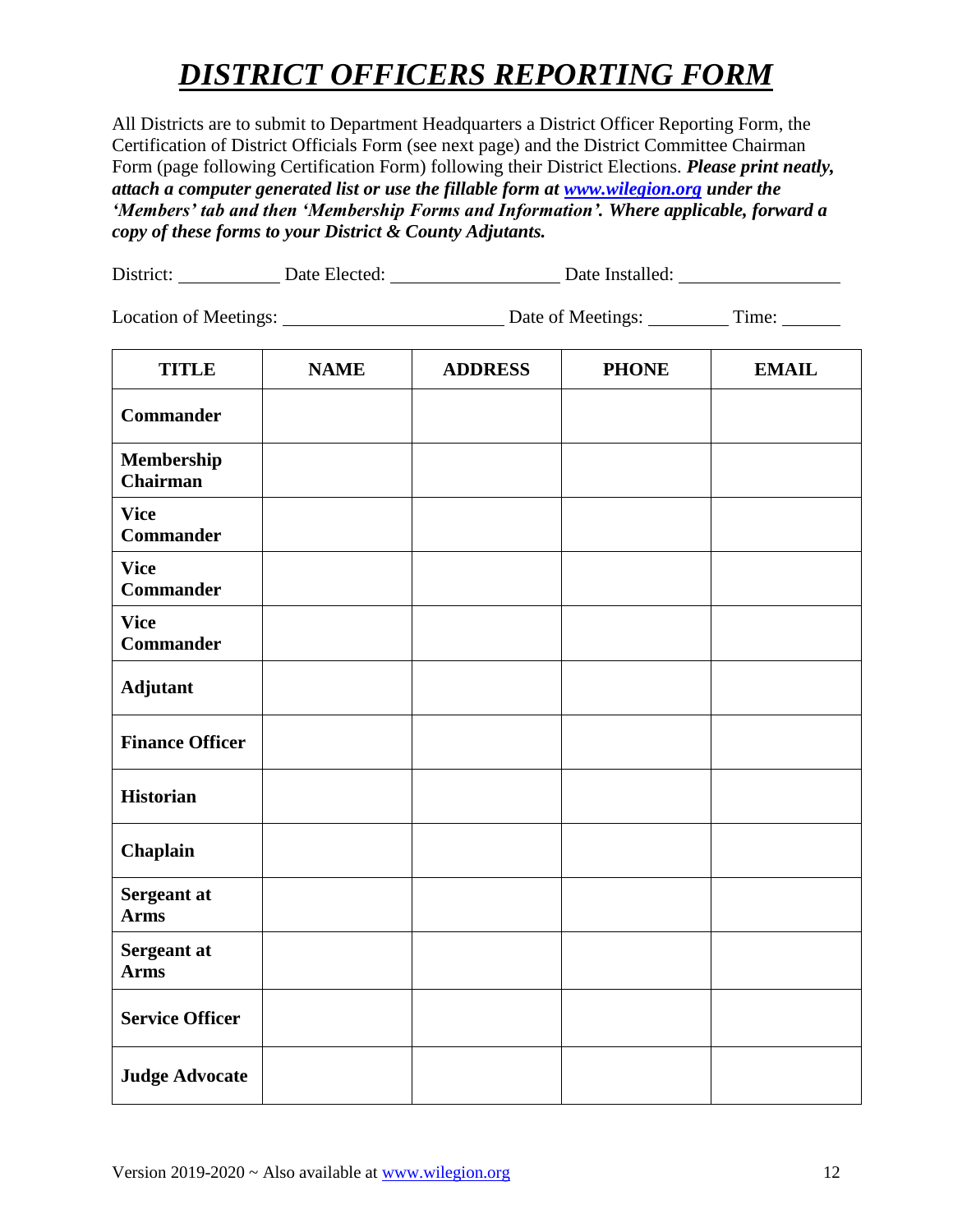# *CERTIFICATION OF DISTRICT OFFICERS FORM*

Date:

Pursuant to the Department Constitution, I have examined the service record of each of the following officers who have been duly elected to serve \_\_\_\_\_\_\_\_\_\_\_\_\_\_\_\_\_\_\_\_\_\_\_\_\_\_District.

| <b>TITLE</b>                    | <b>NAME</b> | <b>DATE OF</b><br><b>ENLISTMENT</b> | DATE OF<br><b>DISCHARGE</b> | RANK &<br><b>ORGANIZATION</b> | <b>SERIAL</b><br><b>NUMBER</b> |
|---------------------------------|-------------|-------------------------------------|-----------------------------|-------------------------------|--------------------------------|
| <b>Commander</b>                |             |                                     |                             |                               |                                |
| Membership<br>Chairman          |             |                                     |                             |                               |                                |
| <b>Vice</b><br><b>Commander</b> |             |                                     |                             |                               |                                |
| <b>Vice</b><br><b>Commander</b> |             |                                     |                             |                               |                                |
| <b>Vice</b><br><b>Commander</b> |             |                                     |                             |                               |                                |
| Adjutant                        |             |                                     |                             |                               |                                |
| <b>Finance Officer</b>          |             |                                     |                             |                               |                                |
| <b>Historian</b>                |             |                                     |                             |                               |                                |
| Chaplain                        |             |                                     |                             |                               |                                |
| Sergeant at<br><b>Arms</b>      |             |                                     |                             |                               |                                |
| Sergeant at<br><b>Arms</b>      |             |                                     |                             |                               |                                |
| <b>Service Officer</b>          |             |                                     |                             |                               |                                |
| Judge<br><b>Advocate</b>        |             |                                     |                             |                               |                                |

I hereby certify that each of the above officials are eligible for membership in The American Legion and that their current year membership dues have been paid, and they have the consequent right to serve in an Official capacity.

District Adjutant Signature